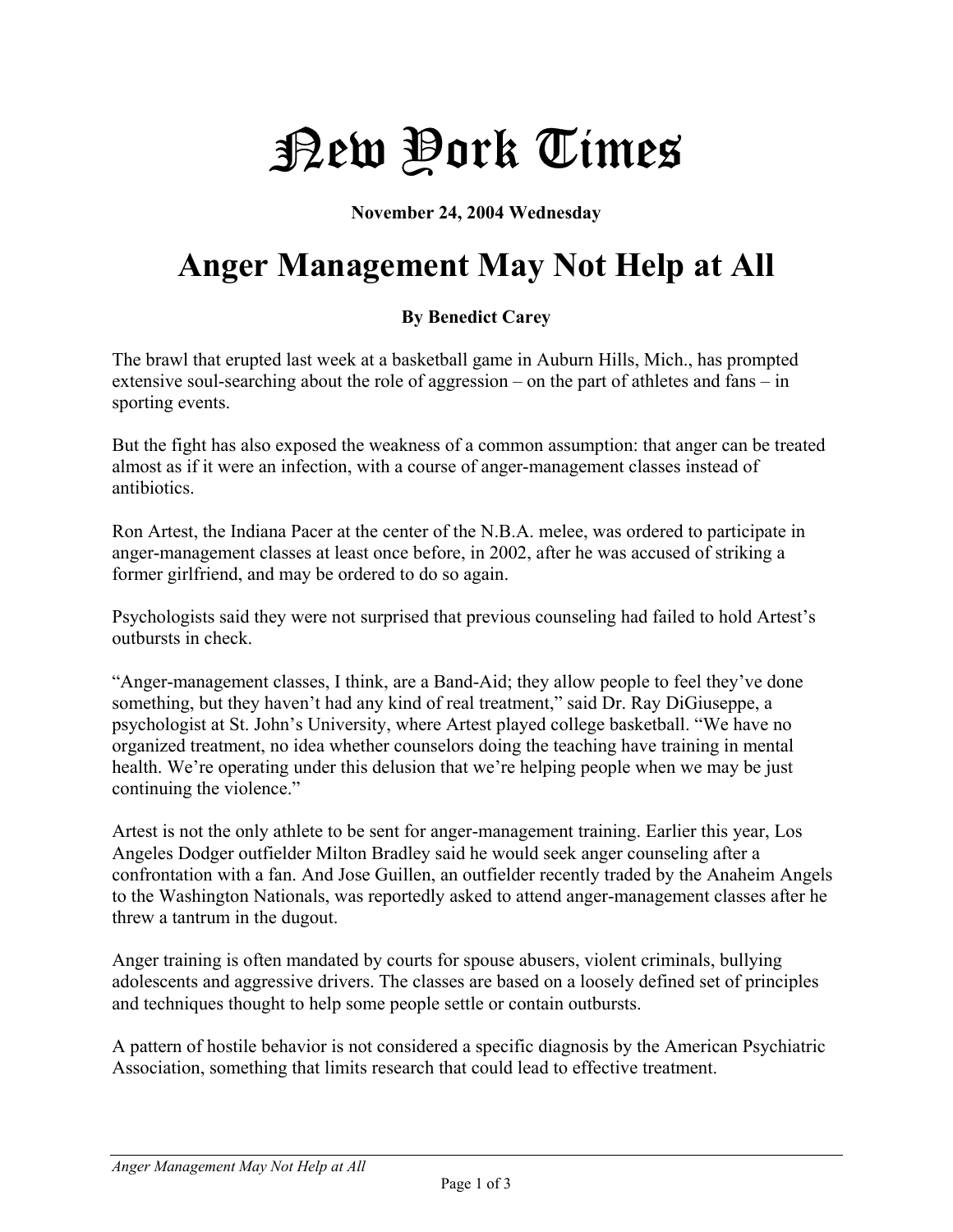State and county programs have generally been set up without consulting research, experts say, and the result is an unregulated system without any agreed-on standards of what should be taught, when, and to whom. Recent studies suggest that the techniques can be helpful for some people, but that in many cases the classes have little or no measurable effect, and can potentially make the problems worse.

"Certainly the odds of seeing some benefit go way down if the person does not want to be there, if they come in with an attitude, 'I'll shape up as soon as the world starts treating me better,'" said Dr. Jerry Deffenbacher, a psychologist at Colorado State University in Fort Collins, who specializes in anger treatment. "Our profession has done a poor job of designing a program to help this kind of person."

In a 2003 review of 92 anger-management treatments, including more than 1,800 people, DiGiuseppe and Dr. Raymond Tafrate, a psychologist at Central Connecticut State University, found that the classes can reduce feelings and expressions of anger in people who are motivated to change their behavior.

The courses are typically group-counseling sessions that include relaxation training, some techniques for identifying anger and its causes, and assertiveness skills, to teach people to express their emotions without losing control. Another treatment teaches people to think through the consequences of striking out, a concept that is not always so evident, especially to young people whose tempers often get them into trouble.

But psychologists and psychiatrists say that in many people, a short fuse and strong aggressive instincts go far deeper than an inability to relax or assert themselves. A continuing survey of men and women who have sought anger management in the New York area found that about 60 percent have other mental troubles, most often drug or alcohol abuse or leftover distress from early traumatic experiences. People whose angry outbursts actually land them in court tend to be far more troubled, researchers find: depression, anxiety and impulse-control disorders are commonplace.

"In these cases, clearly, the anger skills are only going to work if the other problems are addressed first, which usually mean more in-depth one-on-one counseling," said Dr. Mitch Abrams, director of inpatient psychology at Northern State Prison in Newark. "You have to quiet down the loud stuff before you can get anywhere."

Some anger-control techniques even seem to make people more apt to lose their temper. In a reanalysis of their data, the St. John's researchers found that programs that encouraged people to feel their rage and to vent it in counseling sessions were associated with poorer outcomes. The findings mesh with the message from a series of studies in the 1990's in which psychologists found that venting anger, for example, by hitting a pillow, in fact escalated anger and intensified physical sensations of fury like a racing heart and flushed face.

Classes that include more than 10 or 12 people but only a single instructor can also exacerbate angry feelings, as group members identify with and justify each other's sense of frustration and bitterness, experts said. "Teams will contact me to do anger-management workshops and